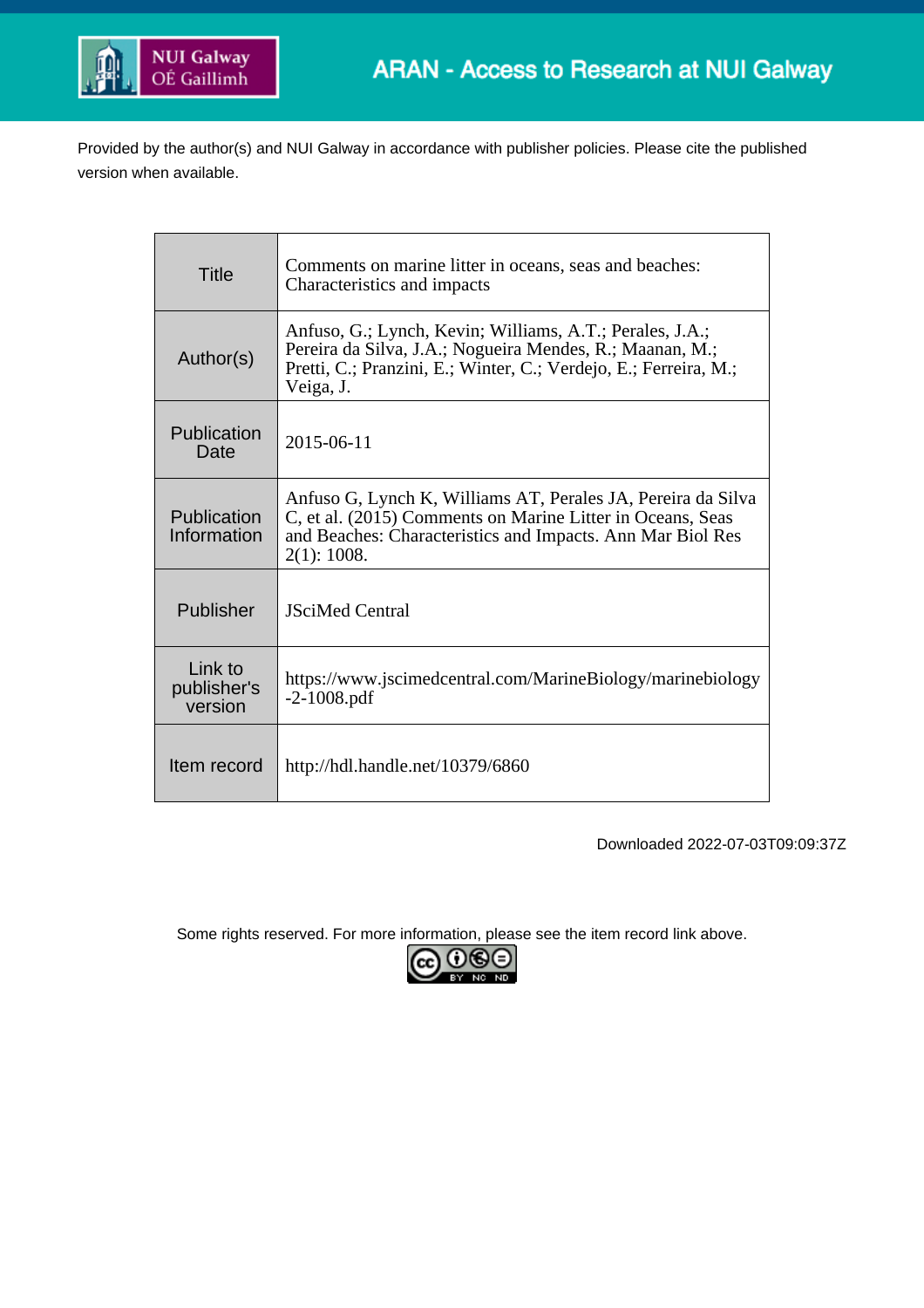**Type of Article: Review Article**

# **Title: Comments on marine litter in oceans, seas and beaches: characteristics**

## **and impacts**

### **Authors: Anfuso1+, G., Lynch<sup>2</sup> , K., Williams<sup>3</sup> , A.T., Perales<sup>1</sup> , J.A., Pereira da Silva<sup>4</sup> ,**

**C., Nogueira Mendes<sup>4</sup>, R., Maanan<sup>5</sup>, M., Pretti<sup>6</sup>, C., Pranzini<sup>7</sup>, E., Winter<sup>8</sup>, C.,** 

### **Verdejo<sup>9</sup> , E., Ferreira<sup>10</sup>, M., Veiga<sup>10</sup>, J.**

<sup>1</sup> Depart. of Earth Science, Faculty of Marine Science, University of Cadiz, Spain.

<sup>2</sup> School of Geography and Archaeology, NUI Galway, Ireland.

<sup>3</sup> Faculty of Architecture, Computing and Engineering, University of Wales: Trinity Saint David, Swansea, UK.

<sup>4</sup>CICS.NOVA, Interdisciplinary Centre of Social Sciences, FCSH-UNL, Lisbon, Portugal.

<sup>5</sup>UMR 6554, University of Nantes, France.

<sup>6</sup>Department of Veterinary Sciences, University of Pisa, Italy. Interuniversitary Consortium of Marine Biology of Leghorn "G. Bacci" (CIBM), Italy.

<sup>7</sup> Depart. of Earth Science, University of Florence, Italy.

<sup>8</sup>MARUM, University of Bremen, Germany.

<sup>9</sup> AIMPLAS, Spain.

<sup>10</sup> Coastal & Marine Union (EUCC), Leiden, The Netherlands.

**+Corresponding author**: Giorgio Anfuso, CASEM, Faculty of Marine Science, Polígono Río San Pedro s/n, 11510 Puerto Real (Cadiz), Spain, Tel: +34956016167; Fax: 956016288; E-mail: giorgio.anfuso@uca.es.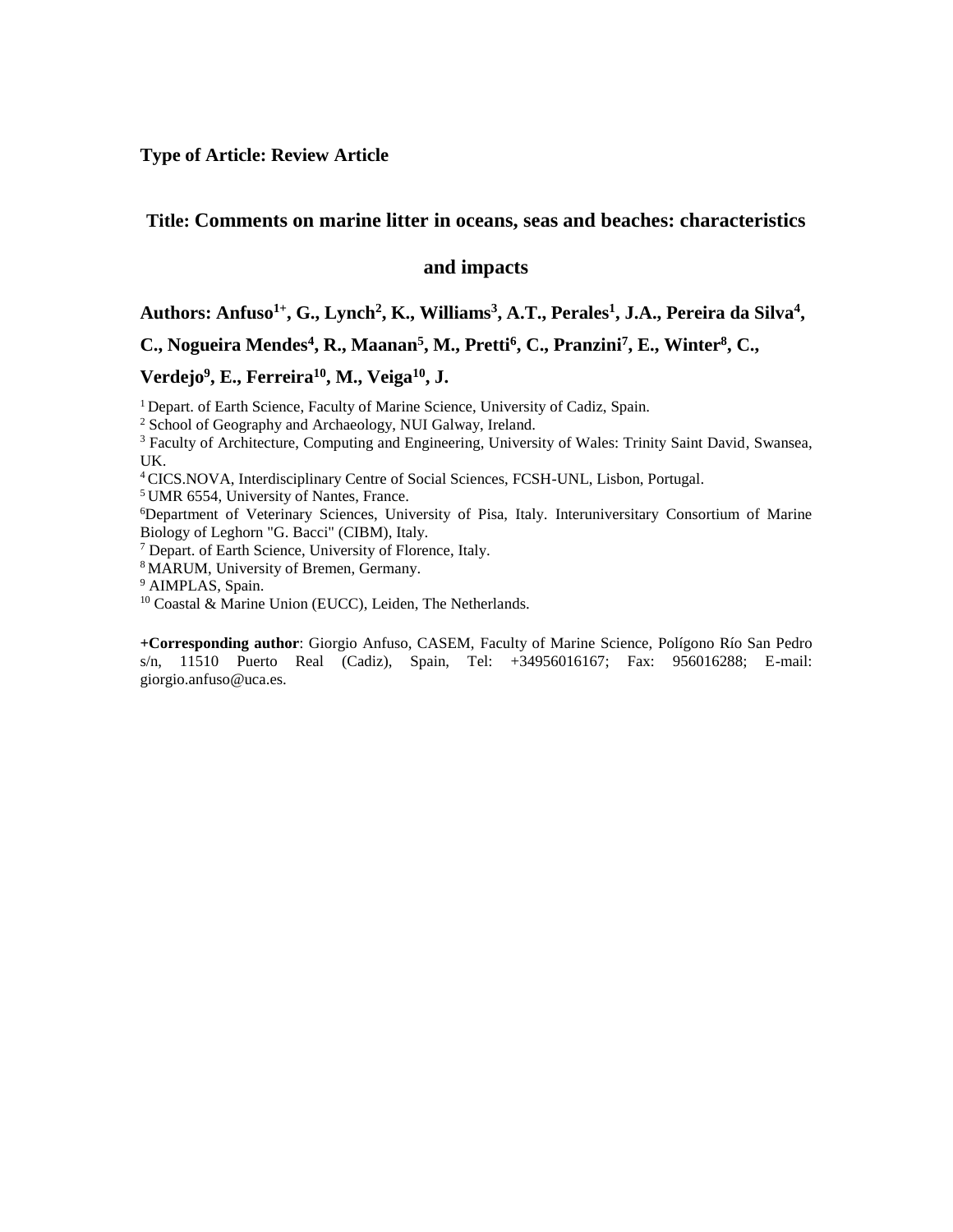# **Title: Comments on marine litter in oceans, seas and beaches: characteristics**

## **and impacts**

### **Abstract**

Marine litter is observed along shorelines, pelagic, benthic marine and lake systems all around the globe. On beaches, litter creates aesthetic and related economic problems because a clean beach is one of the most important characteristics of a seaside resort required by visitors. Litter can reach the marine environment from marine or land activities but it is estimated that 80% originates from land-based sources. The marinebased sources of litter include all types of sea-going vessel and offshore installations, the most abundant plastic debris in the oceans being derelict (lost or improperly discarded) fishing gear. Most of marine litter is composed by plastics due to their greater durability and persistence, combined with plastic rising production and low rates of recovery. Special importance is linked to microplastics because their ubiquity, persistence, mechanical effects on biota and the ecosystem because of ingestion by organisms and their toxic potential. As plastics degrade they can release toxic chemicals initially incorporated during their manufacturing or persistent organic pollutants and heavy metals sorbed to their surfaces in the environment. Such toxins can disrupt endocrine functions and cause harmful reproductive and developmental effects in aquatic animals.

**Key word:** plastic, microplastic, biota, environmental risk.

#### **Introduction: marine litter generalities**

 Marine litter (or marine debris), defined as 'any manufactured or processed solid waste material (typically inert) that enters the marine environment from any source' [1], is observed along shorelines [1, 2], pelagic, benthic marine and lake systems all around the globe [3, 4].

Specifically, marine debris on beaches creates aesthetic and related economic problems [5, 6]. [7, 8] have shown that five parameters were of the greatest importance to coastal tourists: safety, facilities, water quality, litter and scenery; [9] observed a clean beach is one of the most important characteristics of a seaside resort required by visitors. [10, 11] commented upon the negative effects of beach litter, especially linked to the presence of potentially hazardous and unaesthetic items such as sanitary and medical waste, all of which cause damage to the local, national and international image of a resort. This is reflected in loss of tourist days and resultant damage to leisure/tourism related activities, since visitors are especially interested in coastal tourism - one of the world's largest industries [12], with beaches being a major player in this market [13, 14].

Marine litter can reach the marine environment from marine or land activities [15, 16] but it is estimated that 80% originates from land-based sources [17]. Land-based sources of marine litter include illegal dumping, landfills, storm-water drains, petrochemical plants and other industries, as well as direct inputs in coastal areas, for example trash left by recreational beach users, or fly-tipping and other improper disposal by consumers (e.g. toilet), which can be carried by wind, sewage, rain to rivers and the marine environment [18, 19]. The marine-based sources of litter include all types of sea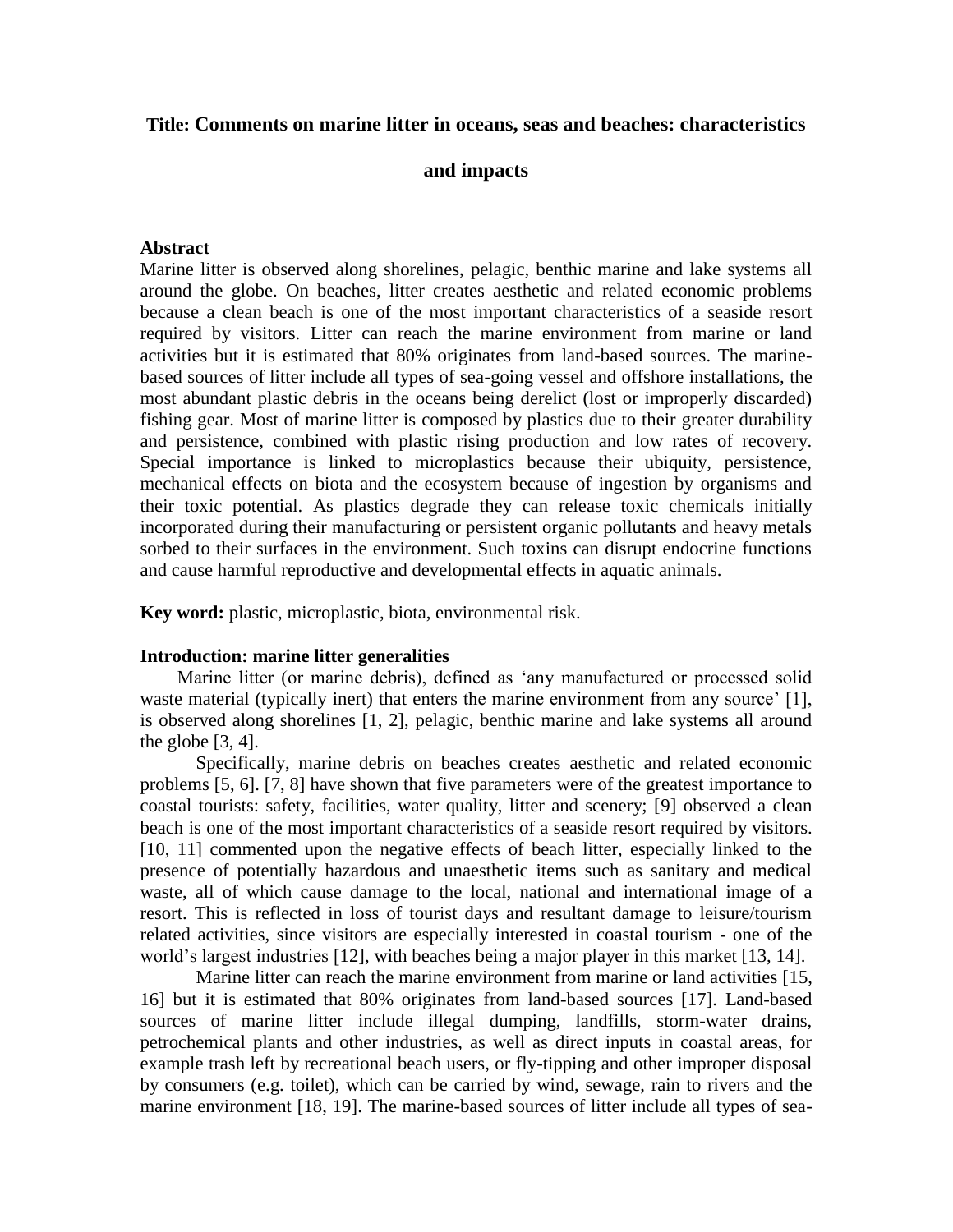going vessel as well as offshore installations [20], the most abundant plastic debris in the oceans being derelict fishing gear (nets, lines, traps), which has either been lost or improperly discarded. In six separate studies, fishing gear was found to represent on average more than 3% of the total number of debris items collected along marine shorelines [2], while in areas such as the North East Atlantic pieces of net, cord and rope are the second most common item found on the beach [14]. This is a function of locality though and in some places it is very high. Other offshore sources include illegal dumping of plastic waste from ships and the release of plastic resin pellets and other cargo when shipping containers are lost at sea [21]. To date, there is no standardised methodology to deal with sources identification [11, 22].

## **Discussion: the importance of Plastic and Microplastic components**

[23] postulated that the five biggest problems for the  $21<sup>st</sup>$  century were: nutrient eutrophication, algal blooms, environmental oestrogens, alien organisms and pathogens and, last but not least, *plastics*. In the marine environment, on average, between 60% and 80% of shoreline debris items consist of plastics but the plastic fraction, in certain areas, can be as high as 95% [14, 24]. Such values are essentially linked to greater plastic durability and persistence, combined with rising production of plastics and low rates of recovery [15, 16]: a 25-fold increase in the production of plastic resin products was observed between 1960 and 2000 with a recovery rate of less than 5% [25, 26].

Plastic debris exhibits a wide range of shapes; in addition to recognizable plastic objects, the most common shapes are fragments, films, pellets, lines, fibres, filaments, and granules. Plastic debris is often classified as either primary or secondary. Primary plastics are in their original or close-to-original form when collected, such as bottles, microbeads or resin pellets. Secondary plastic debris encompasses the smaller pieces of plastic resulting from the breakdown of primary debris through various environmental degradation processes [27]. The composition of plastic refers to the polymer type, which in turn determines the density of debris. Low-density plastics, such as polypropylene and polyethylene, produce debris that is less dense than water and therefore likely to remain afloat. Plastics that are denser than water and thus tend to sink, include polyethylene terephthalate, polystyrene, and cellulose acetate.

In addition to aesthetical and moralistic issues of anthropogenic impact to the environment, plastic litter produces negative effects on biota and the ecosystem because of ingestion of micro- and mesoplastic by organisms [18, 28] together with entanglement of animals in abandoned nets, fishing lines, ropes and ribbons [29, 30]. Ingestion of plastic may cause internal bleeding, abrasion and ulcers, as well as of digestive tract blockage [19]. In littoral zones, accumulation of sinking plastic debris and the dragging of fishing nets may disrupt bottom sediments, displace or smother infauna, and affect the structure and functioning of benthic microbial communities [23]. Accumulation of plastic debris in coastal areas can deter recreational usage, pose a hazard to swimmers and divers, and carry a risk of minor cuts or abrasion injuries to beach-goers [7, 31].

Plastic debris in the environment will break down through a combination of photo- and thermal-oxidative degradation by ultraviolet (UV) radiation, mechanical weathering, and biodegradation, but complete mineralization may not be possible, or then only after hundreds or thousands of years [14, 21, 32]. As plastics degrade they can release toxic chemicals that were initially incorporated during their manufacturing or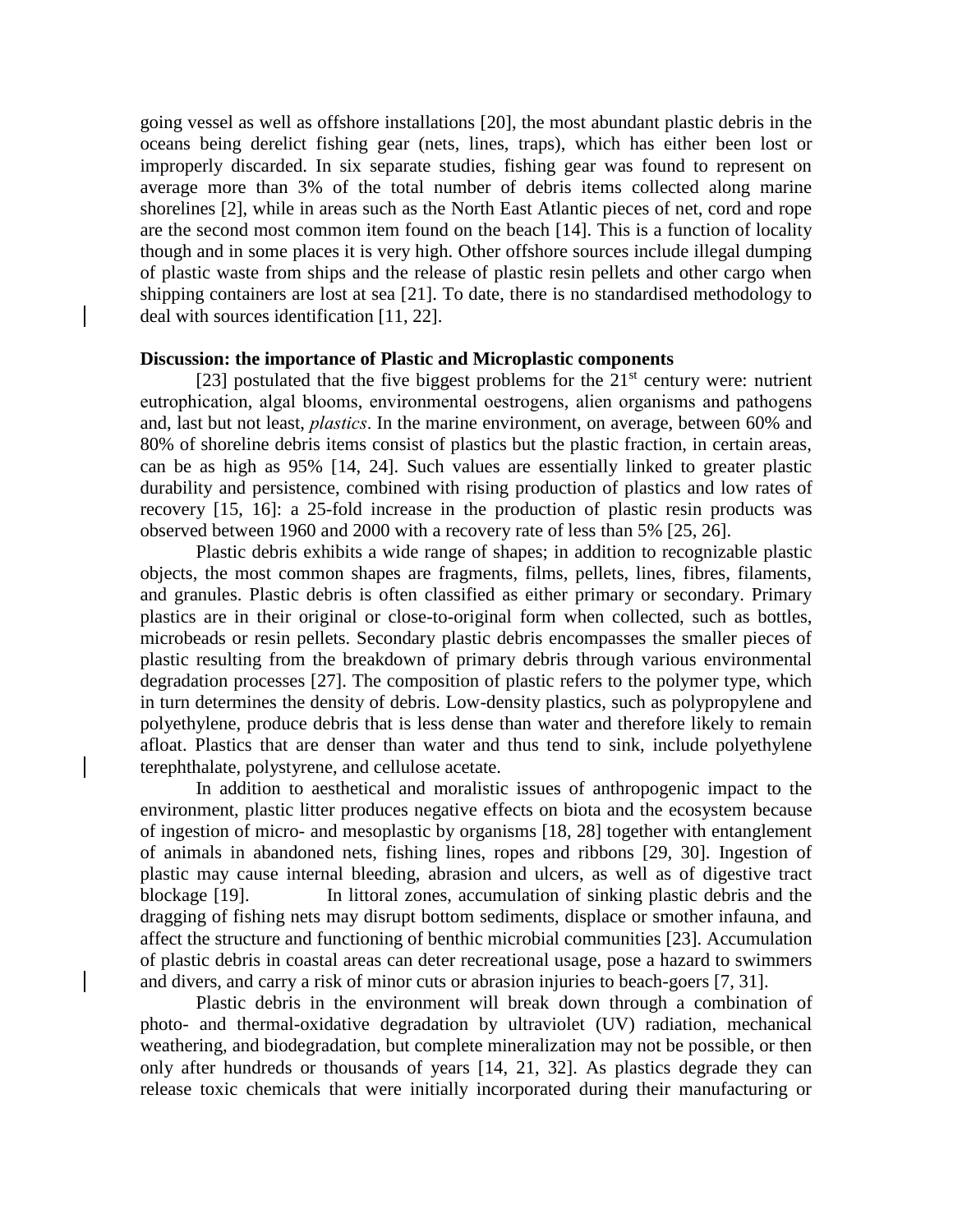sorbed to their surfaces in the environment. These chemicals include phthalates, nonylphenols, bisphenol A (BPA), heavy metals, and polybrominated diphenyl ethers (PBDEs) [33, 34, 35, 36], which can disrupt endocrine functions and cause harmful reproductive and developmental effects in aquatic animals [37].

Plastic debris may act as a vector for contaminants, including persistent organic pollutants (POPs) and heavy metals [38, 39, 40, 41, 42]. Sorption to plastics has been shown to limit the biodegradation of organic contaminants, increasing their persistence in the environment [3, 33]. Plastic debris can also transport non-native species [29, 43] and be colonized by microbes including possible pathogens [27, 44]. Smaller plastic debris is also more bio-available—several aquatic species have been found to ingest microplastics [45, 46], including commercial species —and the trophic transfer of plastics along aquatic food webs has been verified, hence posing a possible threat to aquatic ecosystems [21, 33]. The possible transfer of plastic-sorbed toxins to humans through consumption of aquatic species is of concern, but it has yet to be demonstrated [47].

Plastic debris is variably classified according to size, origin, shape, and composition. While there are no international agreements upon size classes, 'microplastic debris' generally refers to plastic particles smaller than 5 mm and larger than 333 μm [48], because in most open-water studies neuston nets with a mesh size of 333 μm are used to collect debris [21, 43]. Microplastics consist of plastic particles which result from the fragmentation of larger plastic items and those that are designed to serve as raw material (resin pellets) or to be incorporated in specific products (e.g. plastic microbeads included in cleansing products) [32]. Microbeads and other synthetic polymers are widely used as abrasive agents in a range of consumer products, including exfoliating creams, soaps, toothpastes, shampoos, lip gloss, eye liner, sunscreens, and deodorants. Microbeads that are flushed down sink and shower drains enter the wastewater collection system. Wastewater treatment plants (WWTPs) are currently not required to monitor microplastics in influent or effluent streams. Plastic resin pellets, which constitute a raw material used in plastics manufacturing, are also quite abundant in marine environments [32, 49] and their presence is usually linked to losses during transport operations. Polyester and acrylic fibres have been widely observed in marine sediments [18]. Small plastic fibres are released from synthetic fabrics in washing machines. Households and textile laundering facilities may therefore represent a significant source of plastic fibres [50]. The fibres can be transferred to surface water bodies directly via the effluent discharges of WWTPs, or indirectly via their solid residues. When the latter are used as fertilizers and compost material on crop fields, the fibres may be remobilized and ultimately reach natural or man-made waterways [18, 51, 52].

### **Final Considerations**

Plastics debris is one of the five biggest problems for the  $21<sup>st</sup>$  century. Oceans, lakes and beaches across the globe are littered by such items. They are manufactured for different uses and purposes and are transported to coasts by wind, rivers, drainage systems or human activity. Offshore sources include illegal dumping of plastic waste from ships and the release of plastic resin pellets and other cargo when shipping containers are lost at sea. As a result, floating plastic fragments in the world's oceans have been reported since the early 1970s with the amount of debris recording a recognized exponential increase into the early 1990s.